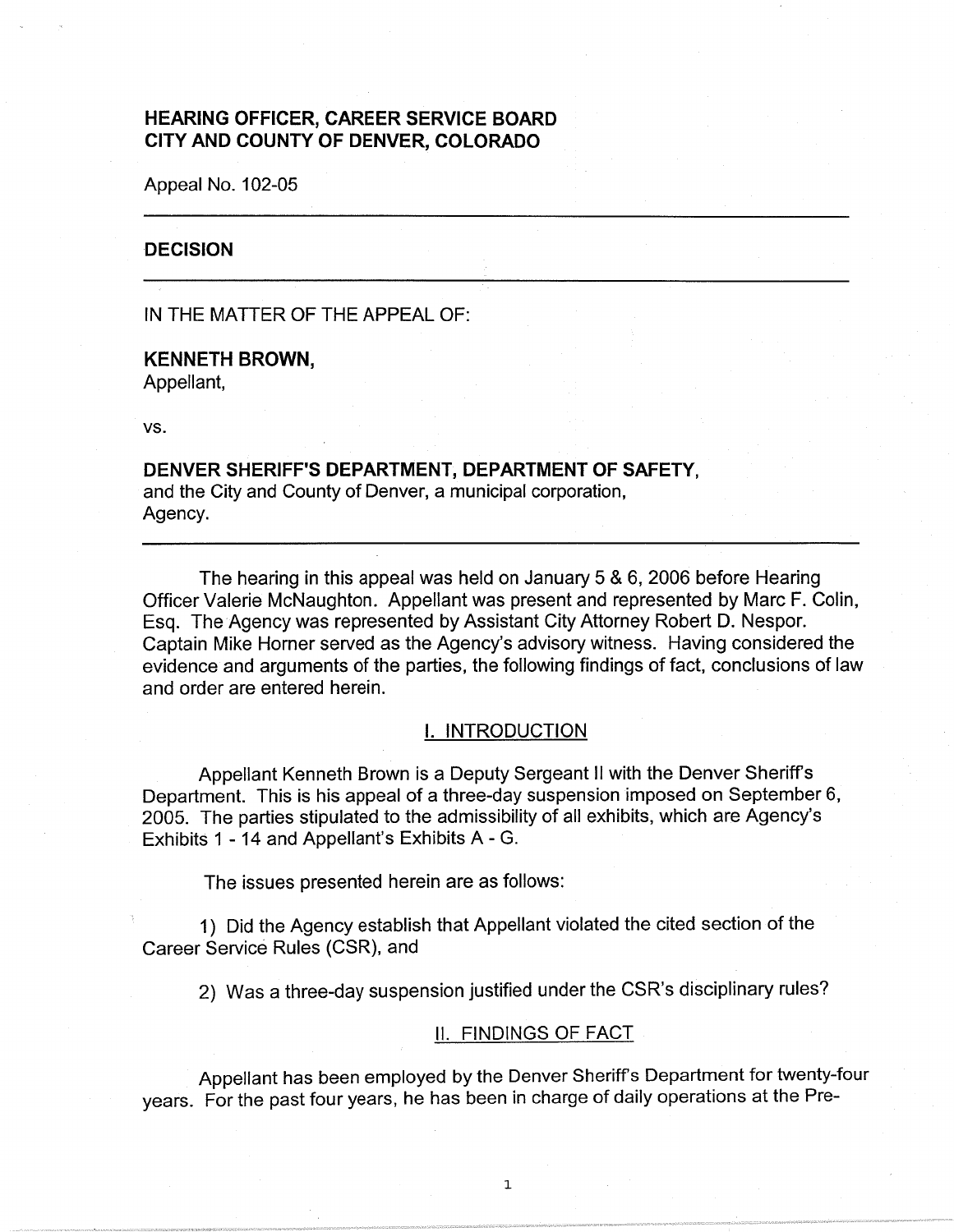arraignment Detention Facility (PADF), 1351 Cherokee Street in Denver, which books and houses prisoners immediately after their arrest.

On March 28, 2005, at about 11 p.m., PADF received a call to expect the arrival of an intoxicated, aggressive and uncooperative arrestee. Appellant called for a number of officers to meet him at the dock for the arrival of the police van. Eight to ten deputy sheriffs responded. The male prisoner was banging and yelling racial epithets inside the back of the van. Appellant ordered him several times to stand up and get out of the van. [Exh. F-10, p. 5.]] The prisoner rolled over and vomited onto the van floor and his own shoulder, resulting in a large amount of wet vomit in the van and on the prisoner. [Exhs. F-3, p. 2; F-5, p. 2; F-10, p. 7.] He sat down, threw up again, wiped the vomit from his mouth, and flicked some of it onto Deputy Szumowski's pants. The officers picked up the prisoner and removed his belt. His handcuffs were adjusted from the back to the front of his body. The prisoner spit vomit on the deputies as they removed him from the van. [Exh. F-3, p. 2; testimony of Appellant.] He was walked from the van to the elevator, escorted by Deputy Damien Jones, who held the prisoner's right arm up as protection from further vomit, and Deputy Gerald Pound, who held his left upper arm. Appellant followed with a taser pointed at the prisoner's head. During this time, the prisoner continued to call Deputy Jones, an African American, a "f---ing n-- ---", and to yell, "f--- all you cops; I'll own this place." The remaining deputies followed to provide additional security.

The Diganet video showed that when the prisoner reached the elevator that led to the second floor jail cells, the prisoner's pants fell to his shoes, exposing his genitals, as he was wearing no undergarment. In the elevator, Appellant instructed the prisoner to pull his pants up. The prisoner did not obey, but continued to direct racial insults at Deputy Jones. [Exhs. F-5, p. 8; F-7, p. 2; F-8, p. 5; F-9, p. 2.] He was told, "[d]on't be swinging that puke around." [Exh. F-9, p. 5.]

When the elevator door opened, the prisoner fell backwards out of it, and remained in a seated or huddled position, with his pants still down. Appellant and others ordered the prisoner to stand up.  $[Exh. F-8, pp. 4-5, F-9, pp. 3-4, F-10, p. 9.]$ The prisoner, who was 6'3" and 250 lbs., remained on the floor. [Exh. D-3.] Appellant instructed the deputies to drag him to the cell sixty feet away. [Testimony of Appellant.] Deputies Jones, Lewis and Pound dragged the prisoner on his back by his upper arms, coat and shirt through a hallway past deputies of both sexes and into a cell. The video showed that the deputies' hands slipped from the upper arm to the wrists during the course of the dragging process. [Exh. 12.] A few seconds after the prisoner was secured in the cell, he stood and pulled his pants up. [Exh. 12.] Appellant washed the vomit off the taser after the prisoner was locked in the cell. Booking was delayed by his intoxication until the next morning.

Later that day, Appellant filed a use of force report, and obtained reports from Deputies Jones, Szumowski, and Pound. [Exhs. 6 - 9, F-5, p. 11.] Major Connors requested an Internal Investigations review of the incident based upon the reports' narrative that a prisoner was dragged to his cell with his pants at his ankles.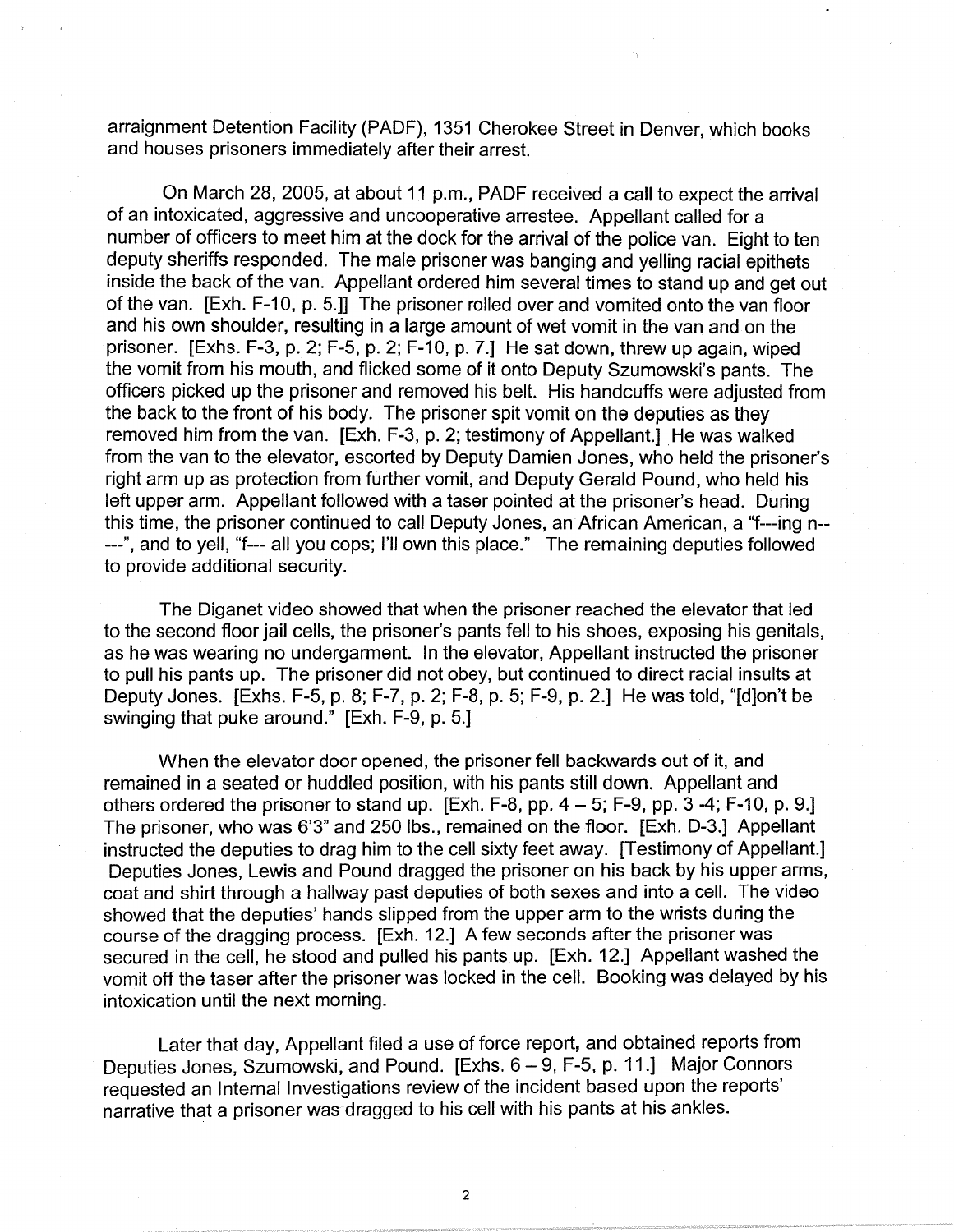After reviewing the investigation file and materials, Division Chief Walter R. Smith of the Downtown Division recommended a pre-disciplinary meeting for Appellant and another supervisor present during the incident. [Exh. D-8.] Chief Smith also recommended non-disciplinary counseling letters for Deputies Darkis, Rico, Lovato, Villani, Lewis, Cheney, and Cole for failing to submit a report, and to Deputies Szumowski, Jones and Pound for filing incomplete reports. The latter three were also advised that the departmental policy does not permit the humiliation of prisoners. [Exhs. D-8, D-10, and D-11.] After the pre-disciplinary meeting, Appellant was issued a three-day suspension based upon his asserted failure to submit an accurate report and to exercise good judgment in directing the movement of a combative inmate within the jail. Two written reprimands within the previous four years were considered in determining the appropriate discipline. [Exh. 3.] Appellant's work history was not considered as a part of the disciplinary decision. [Testimony of Manager of Safety Alvin J. LaCabe.]

### Ill. ANALYSIS

The Agency claims that Appellant's action in ordering the dragging of the prisoner while his pants were down violated the following rules: (1) CSR § 15-10 requiring employee conduct to reflect credit on the CSA and the city, (2) CSR § 16-51 A. 2), failure to meet established standards of performance, (3) CSR§ 16-51 A. 5), failure to observe departmental regulations, including those prohibiting the use of humiliation, cruel and unusual punishment, taunting, embarrassment, intimidation, threats or harassment against any prisoner. [Exh. 3, citing Dept. Rules 300.19 - .21; 400.4 - .5; 0.0. 2440.1 E.] Carelessness in violation of CSR § 16-51 A. 6) is also , alleged. At hearing, the Agency also offered Departmental Order (D.O.) 5011.1G into evidence, and argued that Appellant had also failed to comply with that policy. [Exh. G-1.] Appellant counters that he exercised his judgment in accordance with the policies and practice of the Department at the time of the incident.

## A. Violation of Departmental Policies

The issue presented by this appeal is whether dragging a prisoner exposed from the waist down is a violation of the departmental policies related to the treatment of prisoners. Resolution of that issue is necessary before determining whether Appellant violated the cited Career Service Rules.

According to departmental policy, "the amount of force used will be proportional in relationship to the threat faced", and will be discontinued once the legitimate detention-related function is achieved. [Exh. G-1, Departmental Order 5011.1G, p. 1.] Physical force is defined as "[f]orce applied to a person or persons to achieve compliance to the legitimate objective." The policy mandates a use of force report for (a) discharge of a firearm, (b) use of chemical agents, (c) use of physical force, and (d) inmates remaining in restraints at the end of a shift. Use of force reports are required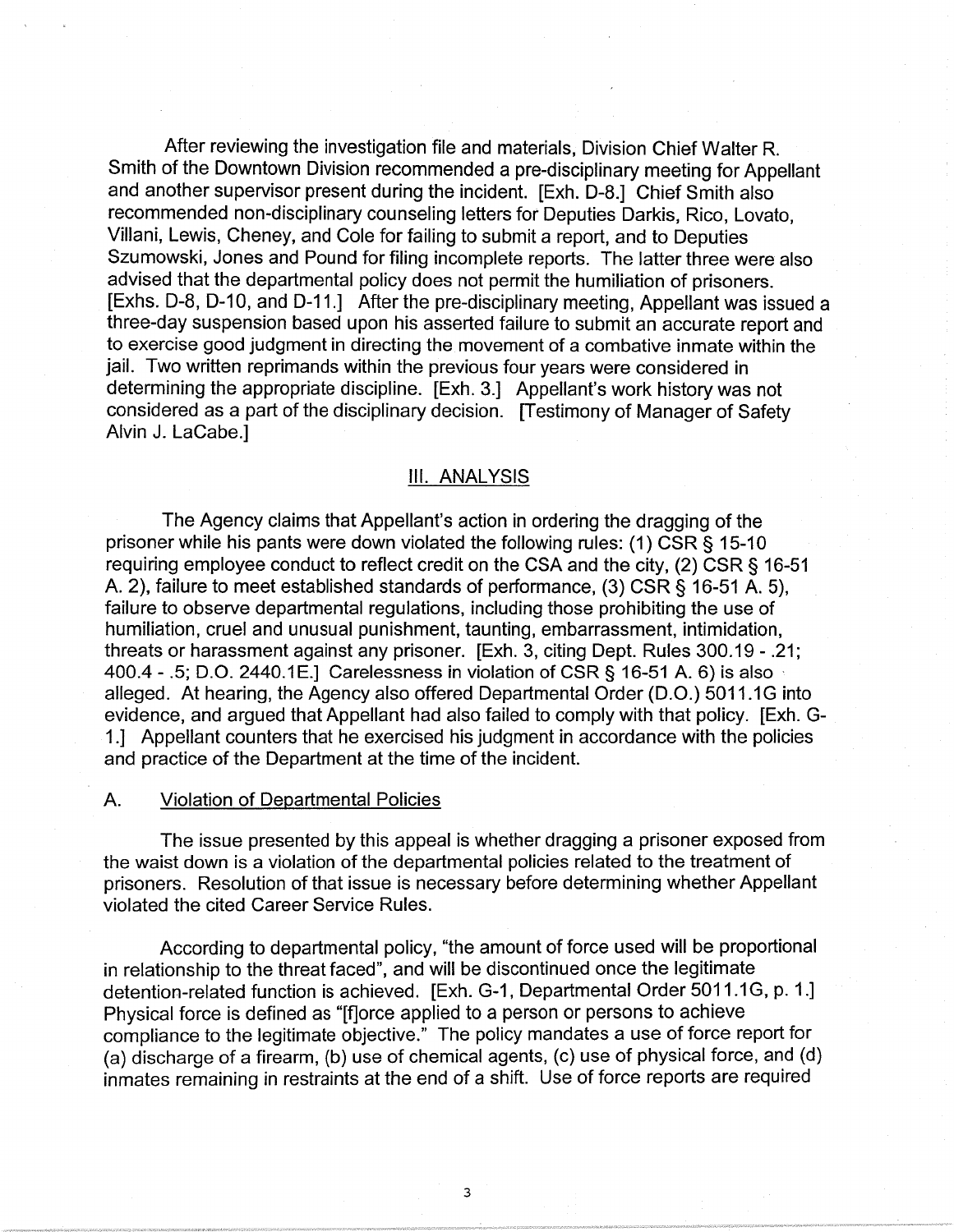from officers using force as well as witnesses to the use of force. [Exh. G-1, pp. 1 - 3.]

It is undisputed that the Department requires deputies to exercise their judgment as guided by policy in the means used to transport an inmate. [Testimony of Mr. LaCabe.] Departmental policies provide general guidelines by their prohibition of humiliation, taunts, embarrassment, threats, or harassment in the treatment of prisoners. The policies also forbid the imposition of indignities or cruel and unusual punishment. [Exh. 3, p. 3, Dept. Rules 400.4, 400.5.]

The parties agree that dragging is a use of force within the meaning of this policy, and that Appellant filed a use of force report, acknowledging that force was used to transport the prisoner. The legitimacy of the detention-related function is also uncontested. The specific issues to be determined under the use of force policy are (1) whether other reasonable alternatives had been exhausted or would have been clearly ineffective within the meaning of D.O. 5011.1 G [Exh. G-1.], and (2) whether dragging the prisoner under the circumstances present on March 28<sup>th</sup> was proportional to the threat faced. In addition, under the remaining departmental policies, it must be decided (3) whether dragging a naked prisoner constitutes the imposition of humiliation, indignities or cruel and unusual punishment under the departmental rules.

(1) Were Reasonable Alternatives Considered?

The applicable policy states that use of force must be preceded by either exhaustion of reasonable alternatives, or a conclusion that they would be ineffective under the circumstances. [Exh. G-1, p. 1.]

The Agency argues that Appellant failed to consider reasonable alternatives before he ordered the use of force, in violation of D.O. 5011.1G, as illustrated by his immediate decision to have the prisoner dragged. Appellant claims all reasonable alternatives were impractical under the circumstances.

Chief Smith testified that the police academy and on-the-job training instructs deputies to use verbal commands to gain voluntary compliance. If that is ineffective, the prisoner may be held under the arm, and may be carried by supporting the trunk of the body, grabbing the upper arms or legs, or using the back of the shirt and pants as a kind of handle. A wheelchair may also be used to transport a prisoner who is unable or unwilling to move. Blankets may be used to cover a naked prisoner or as a surface upon which a prisoner may be transported.

Appellant testified that he lifting was not a viable option for a number of reasons: the prisoner was too heavy to safely lift, they could not have carried him through the narrow cell doorway, and he believed the prisoner would have fought the deputies if they had tried to lift him. Deputy Lewis testified he did not believe they used force in dragging the prisoner, since deputies could not have carried him under the circumstances in order to remove him from a high traffic area. Appellant stated he did not consider a wheelchair because in his experience non-compliant prisoners merely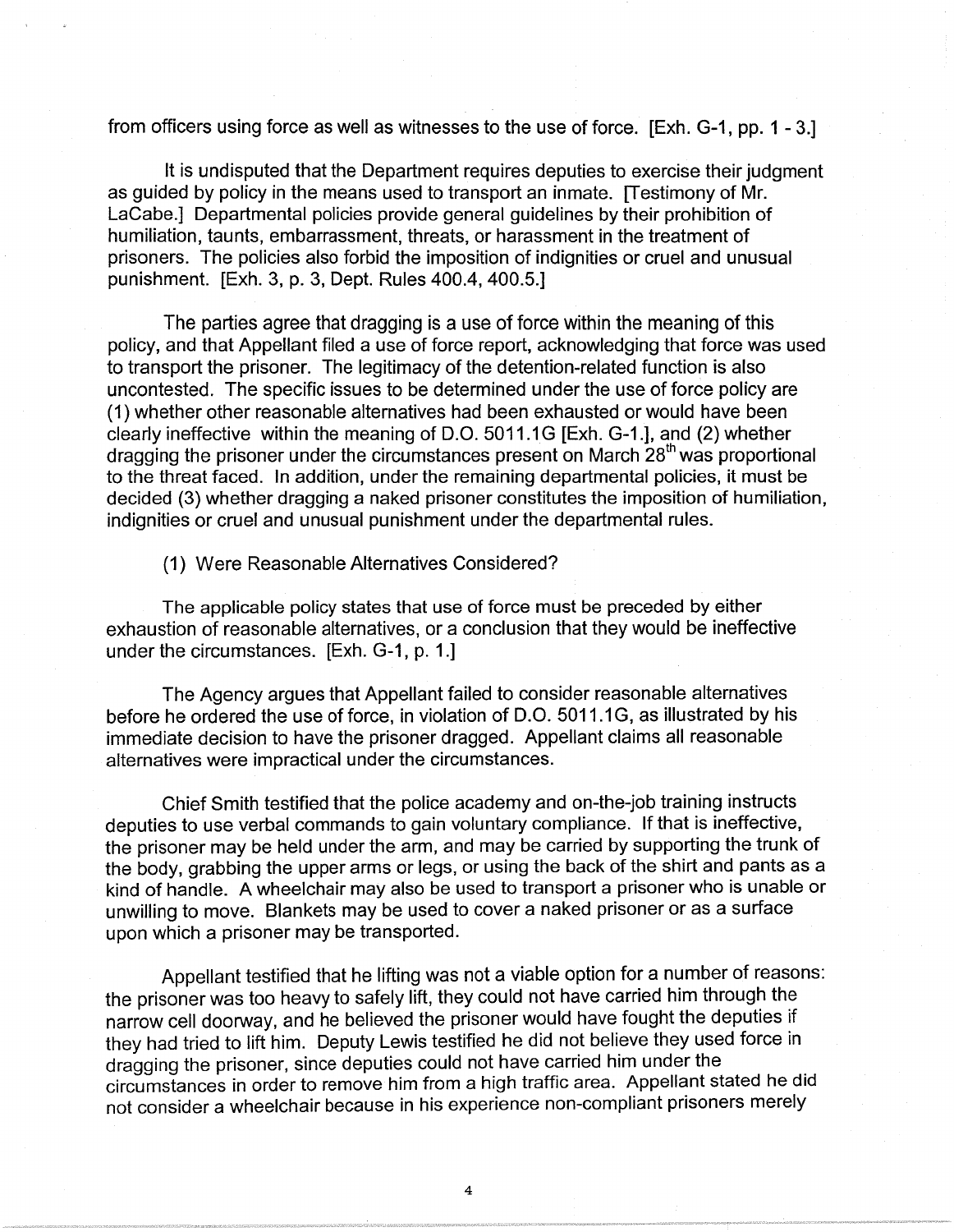straighten their legs and prevent the chair from moving. Blankets were available about fifty feet away, but he believed that a blanket would not have remained on because of the prisoner's resistance. Appellant decided that dragging the prisoner would meet the immediate need to secure the prisoner in a cell and would confine the minor disturbance created by the prisoner's resistance to the smallest possible area. Appellant believed it was useless to delay securing the prisoner by giving him additional time to comply with orders, since he had refused to obey every order given to him since his arrival, and had finally fallen down and refused to stand. The other eleven officers present concurred. [Exh. F-1 to F-11.]

The disciplinary decision was in part based upon the Agency's conclusion from viewing the video that Appellant had given the prisoner very little time to comply with any order to stand. The parties agree that it is difficult to determine elapsed time from viewing the video, which appears to present sequential pictures rather than a video recording. By judging the pace of the other events recorded by the video, I conclude that the prisoner sat on the floor for two to five seconds before the deputies began to drag him to the cell. [Exh. 12.]

Appellant testified that he decided to abandon efforts to obtain voluntary compliance because the prisoner had consistently refused to obey repeated orders to stand, get out of the truck, stop spitting, and pull up his pants. The deputies and sergeant who were present confirmed that the prisoner had ignored all previous commands. [Exh. F.]

The level of a threat posed by a prisoner may be judged by the surrounding circumstances, including the prisoner's recent behavior. The silent video captured only the short walk to the elevator and the prisoner's backward fall out of the elevator before the decision to drag was made. It did not include the events inside the van or elevator, where all eyewitnesses confirmed that the prisoner was most belligerent. In determining the facts de novo, I conclude that reasonable alternatives to a use of force, including voluntary compliance, would have been clearly ineffective.

(2) Was Dragging Proportional to the Threat?

The policy next requires that any use of force must 1) be limited to that needed to handle the threat, and 2) be discontinued once the legitimate detention function is achieved. In addition, 3) the technique must be of the type for which the officer has been trained, and be authorized by the Agency. [Exh. G-1.]

The evidence indicates that dragging is a permissible use of force under some circumstances. Chief Smith testified that dragging may be used in an emergency or to move a prisoner who is unable or unwilling to move on his or her own, such as the removal of a prisoner from under a bunk. It may also be used as a last resort if other options are ineffective. Appellant testified he was trained in the use of force continuum, which requires that an officer may use only enough force to handle the perceived threat. He stated that the procedure for dragging was taught at the training academy,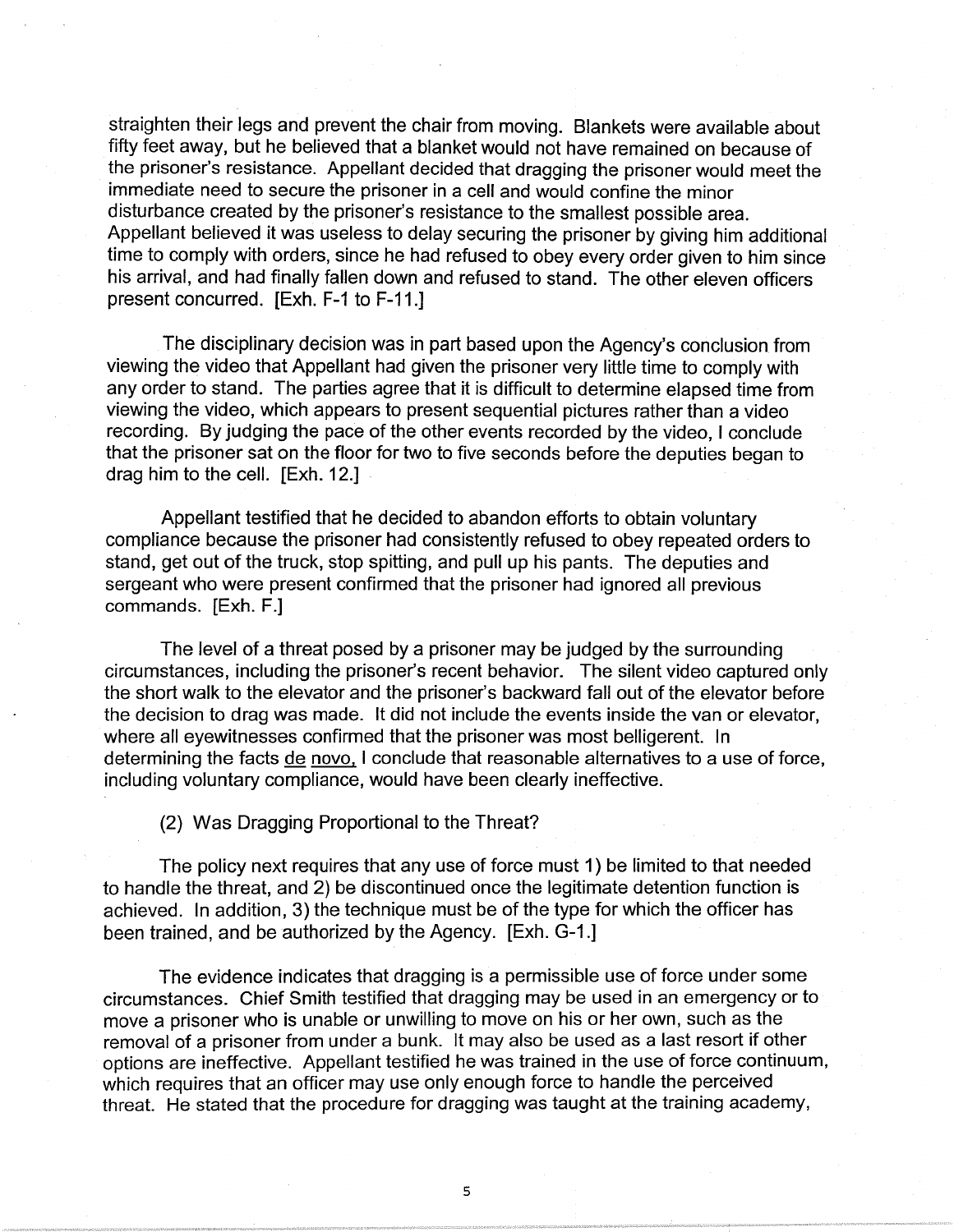and that the policy and his training permitted the use of pain compliance methods such as numchucks to deal with a non-compliant prisoner. For that reason, he considered dragging to be within the range of methods that could be used under the policy. He testified he considered it an accepted practice because he had seen intoxicated prisoners dragged to cells at PADF on many occasions. Appellant said he has never been criticized for use of inappropriate force, failing to file such a report, or failing to require others to file a report under similar circumstances to those present here.

Manager of Safety Alvin J. LaCabe testified that deputies have a general obligation to maintain care and custody of inmates in a respectful, non-humiliating way, and to protect the safety of their fellow deputies. He acknowledged there was some confusion about dragging as a means of transporting prisoners, since some deputies expressed the belief during the investigation that it was a common practice. As a result, non-disciplinary counseling letters were issued to those officers, emphasizing their obligation to write a thorough use of force report, along with a statement of the need to avoid the imposition of degrading or humiliating conditions on inmates.

The parties dispute whether the Agency trains officers in the method used, and whether it is authorized. Appellant testified he was trained in its use, and offered his memory that the jail's fitness trainer Captain Bob Crickey used a 100-lb. dummy to test officers' ability to drag and lift a body of that weight. Director of Corrections and Undersheriff Fred J. Oliva testified that officers are trained to carry non-compliant prisoners in a four-point hold, and that he considers dragging a naked prisoner a violation of his policy. I conclude that Appellant used a technique that had been approved by the Agency for use when appropriate.

Appellant claims that he exercised proper judgment based upon the policies and standards of which he had notice at the time of the incident. He based his decision to drag the prisoner on facts he considered as presenting exigent circumstances. The prisoner was hostile, combative and potentially physically violent, as demonstrated by the information radioed by Deputy Lewis that he had attempted to break the handcuffs upon his arrest, as well as his actions on arrival, including kicking, spitting vomit, loud and abusive racial remarks, and resistance to orders. In addition, the prisoner refused to move from the front of the elevator in the hallway that provided access to the jail for all other inmates, creating a potential danger averted by Appellant's actions.

Officers are trained to consider a suspect's behavior during the arrest in determining the nature of the threat. Appellant had the benefit of his long experience in law enforcement in making his decision on the use of force. The evidence shows that this prisoner posed a threat of physical harm to the officers and himself because of his extreme state of intoxication, belligerence, and his attempts to spit vomit on the deputies. The prisoner's state of mind was personally hostile to two of the deputies based on their race, and his judgment was severely impaired by alcohol. The prisoner's behavior demonstrated he was unrestrained by social norms or his own self-interest, and thus was unpredictable.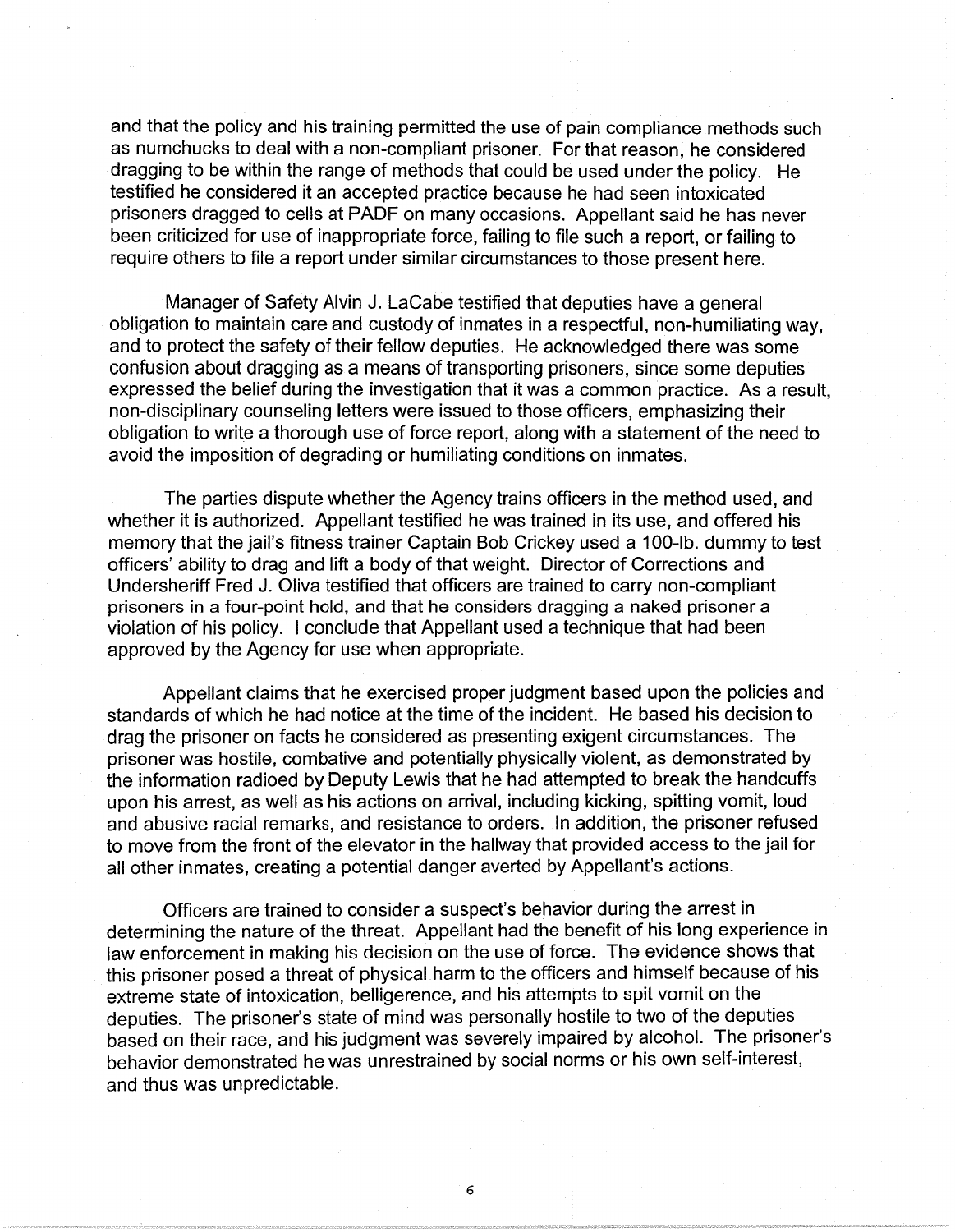The Agency policy on use of force guides an officer's judgment by limiting use of approved techniques to the minimal amount needed to be effective. That policy also requires that officers shall be informed of the limitations of their authority to use force.

Detention officials are trained and required to make immediate judgments about the likelihood that each inmate will present a danger to himself or to them, and the technique best suited to meet that danger. They do this without the benefit of a medical or mental diagnosis, criminal history, or any facts which may influence the inmate's state of mind other than his present behavior and those given to them by the arresting officers. Deputies interviewed by Internal Investigations stated they believed it was common practice to drag noncompliant intoxicated prisoners who are too large to carry. [Exh. F, pp. 1, 3, 7, 10, excerpt of interviews with Deputies Lovato, Jones, and Darkis, and Sgt. Gioso.] Deputy Szumowski believed it was common practice, but had never witnessed it before this incident. [Exh. F, p. 9.] The Agency corrected the misconception that dragging prisoners too heavy to carry was permissible by issuing counseling letters to three deputies.

Here, the deputies informed the investigator that the prisoner's spitting and refusal to obey orders limited what they could reasonably to do control him. Appellant's experience with wheelchairs and blankets further limited the available options, as did the prisoner's size. Appellant was aware of the facts and behavior surrounding the prisoner's arrest and detention, and believed there was an immediate need to remove the prisoner from the elevator door to avoid a more dangerous situation. He made a judgment to mitigate the threat by removing the prisoner to a cell by the fastest, most effective method he believed was available, a method that had not been previously criticized. It was not rendered unreasonable simply because the prisoner was exposed by his own refusal to pull up his pants, despite repeated instructions and an ability to do so. Madyun v. Franzen, 704 F.2d 954 (7<sup>th</sup> Cir. 1983) (holding that prison security outweighs a prisoner's interest in avoiding incidental intrusion into his privacy rights.) The other deputies present agreed that immediate movement by dragging was appropriate. The Diganet video shows the deputies working to transport the prisoner in an efficient but detached manner, without any apparent attempt to humiliate or abuse him. Even those deputies who were verbally insulted by the prisoner conscientiously performed their duties.

The evidence showed that dragging as a use of force was effective to prevent the prisoner from using his limbs as weapons, and allowed the gloved deputies to avoid contact with his bodily fluids, thus protecting them from the threat of disease. The force was narrowly designed to achieve the legitimate function of quickly and safely removing the prisoner from a main entryway into the jail, and securing the prisoner with minimal and temporary harm to him. Two officers commended Appellant for securing the prisoner without resort to the taser. [Exhs. F-5, pp. 12-13; F-11, p. 32.] The force exercised was discontinued as soon as the prisoner was secured in the cell, and no other force was used.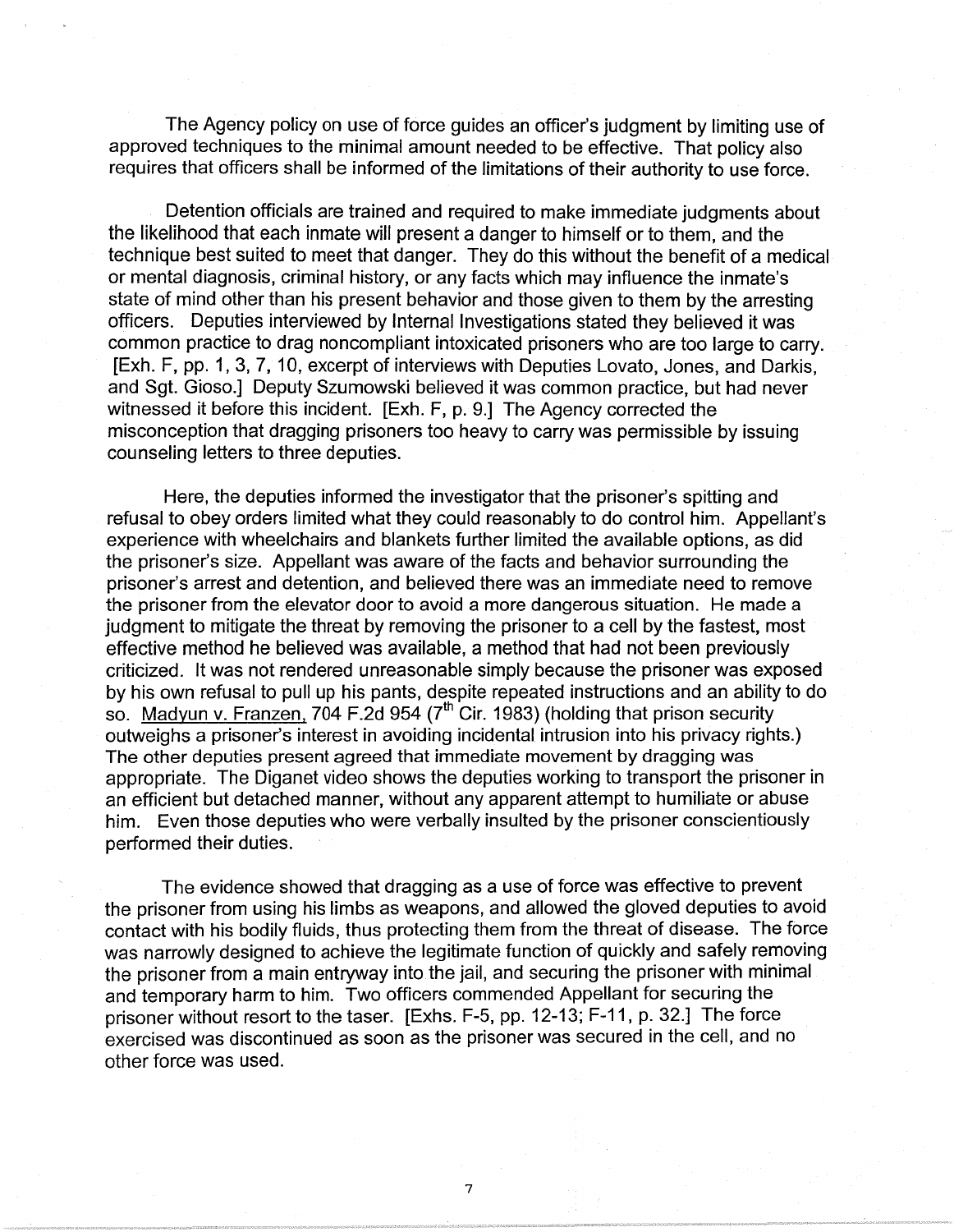The Agency presented no evidence from which I could conclude that Appellant's actions were disproportionate to the threat posed by the intoxicated prisoner. I am persuaded that Appellant complied with this policy based upon my review of the evidence and witness testimony, the unanimous corroboration of Appellant's fellow officers, and Appellant's years of experience in working at the jail under this policy.

(3) Did Dragging the Prisoner Impose Humiliation or Other Conduct Prohibited by Departmental Rules?

The Agency claims Appellant's higher level of responsibility as a supervisor establishes that he should have known dragging a prisoner under these circumstances violated departmental rules requiring the respectful and humane treatment of prisoners. Appellant rejoins that he took no action to humiliate, embarrass, threaten, harass or punish the prisoner, and that the Agency failed to give him the information from which he could derive notice of that fact. He also states the Agency acknowledged that lack of notice by refraining from discipline of the other deputies involved.

The Agency supports its claim that discipline is appropriate by the evidence of the video showing that Appellant did not assist the prisoner in getting up, and gave him almost no time to comply with any orders to stand. Mr. Oliva testified that the video showed no life-threatening urgency to move the prisoner, and no effort to assist him to his feet. He stated the academy teaches officers how to move prisoners so no one gets hurt, and that Appellant failed to do that.

The issue then is whether a reasonable supervisor would have known that dragging a naked prisoner violated the policy against the imposition of humiliation and other improper treatment of prisoners.

The law has recognized that prisoners' "liberty interests protected by the due process clause are limited to freedom of restraint which 'imposes atypical and significant hardship on the inmate in relation to the ordinary incidents of prison life." Kelsch v. Hill, 2001 U.S. Dist. LEXIS 21453 (Dist. Kan. 2001.) By virtue of their incarceration, prisoners are not entitled to the same freedom from incidental intrusion of their First Amendment privacy rights or Fourth Amendment rights. "Prisoners ... are subject to indignities and deprivations that would be impermissible outside prison." Madyun v. Franzen, supra, 704 F.2d at 962. Even gender-based distinctions in treatment such as a policy allowing "frisk searches of male prisoners by female guards is reasonably adapted to serve the important state interests of providing adequate prison security and equal opportunity for women to serve as prison guards."  $\underline{\text{ld}}$  at 960. In other words, a prison's legitimate need to maintain the safety of its officers and other inmates outweighs a prisoner's right of privacy.

Appellant and several deputies testified that the prisoner was told to pull up his pants several times in the elevator, and instructed to stand while he remained on the floor. The video does not show what occurred in the elevator, although it is clear that the prisoner's pants were down since just before he entered the elevator.